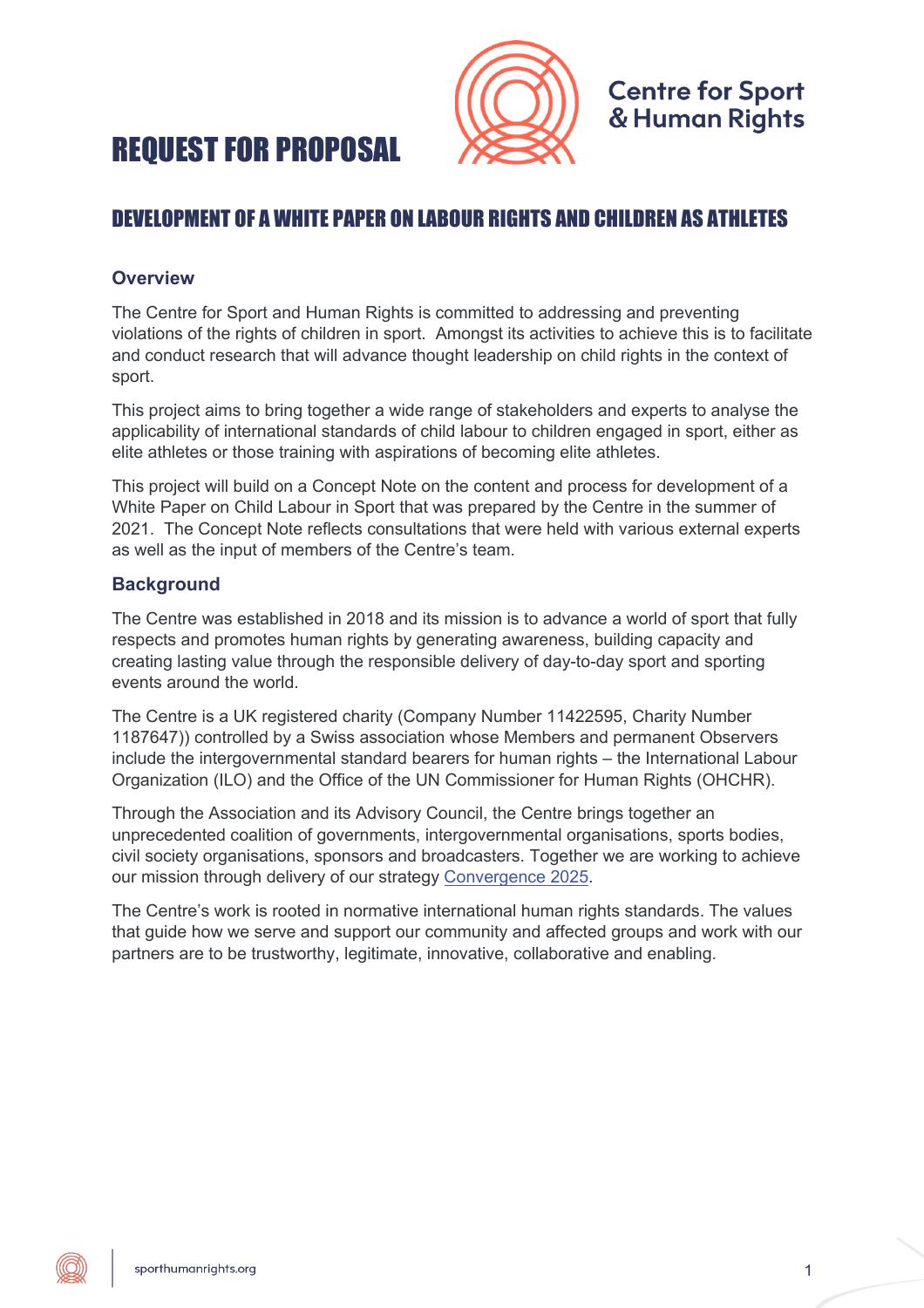## **Proposed Scope of Work**

- Finalise ToR for a Project Steering Group.
- Organise and support the process to obtain input, both individually and collectively, from members of the Project Steering Group.
- Finalise literature review and data collection methodology building on work already completed.
- Liaise and support the Centre's Communications team on the development and management of a shared drive space to support the process and house information and documentation collected.
- Organise and conduct a minimum of 20 consultations with an appropriate range of stakeholders including sport governing bodies, international federations, academics, and child rights/labour experts.
	- $\circ$  Each consultation should be conducted online for a period between 1 and 1.5 hours.
	- o A bespoke discussion paper should be developed to guide each consultation.
	- $\circ$  Notes from each session to be transcribed and shared with participants of each session.
- Organise a process to obtain input of a child athletes from at least ten different sports including compliance with child safeguarding guidelines.
- Analyse and synthesise data from consultation process
- Coordinate the organisation of one podcast to take forward debate on topic.
- Support the Project Supervisor in participation in regional consultations that the ILO is organising in anticipation of 2022 Global Conference on Child Labour.
- Support negotiations with key states to make input to and support presentation at Global Conference.
- Regularly brief and discuss progress with Project Supervisor/Head of Child Rights and as required with Senior Officer – Child Labour, ILO.
- Based on the outcome of consultations, input of child athletes and literature review, prepare White Paper (2 drafts and one final version taking into account input from Project Supervisor, Head of Child Rights, the Centre team and Project Steering Committee).
- Support the preparation of communications regarding the key messages of the White Paper.
- Support development of a workplan to take forward the recommendations of the White Paper.

The work is scoped to take up to 80 days over 5 months.